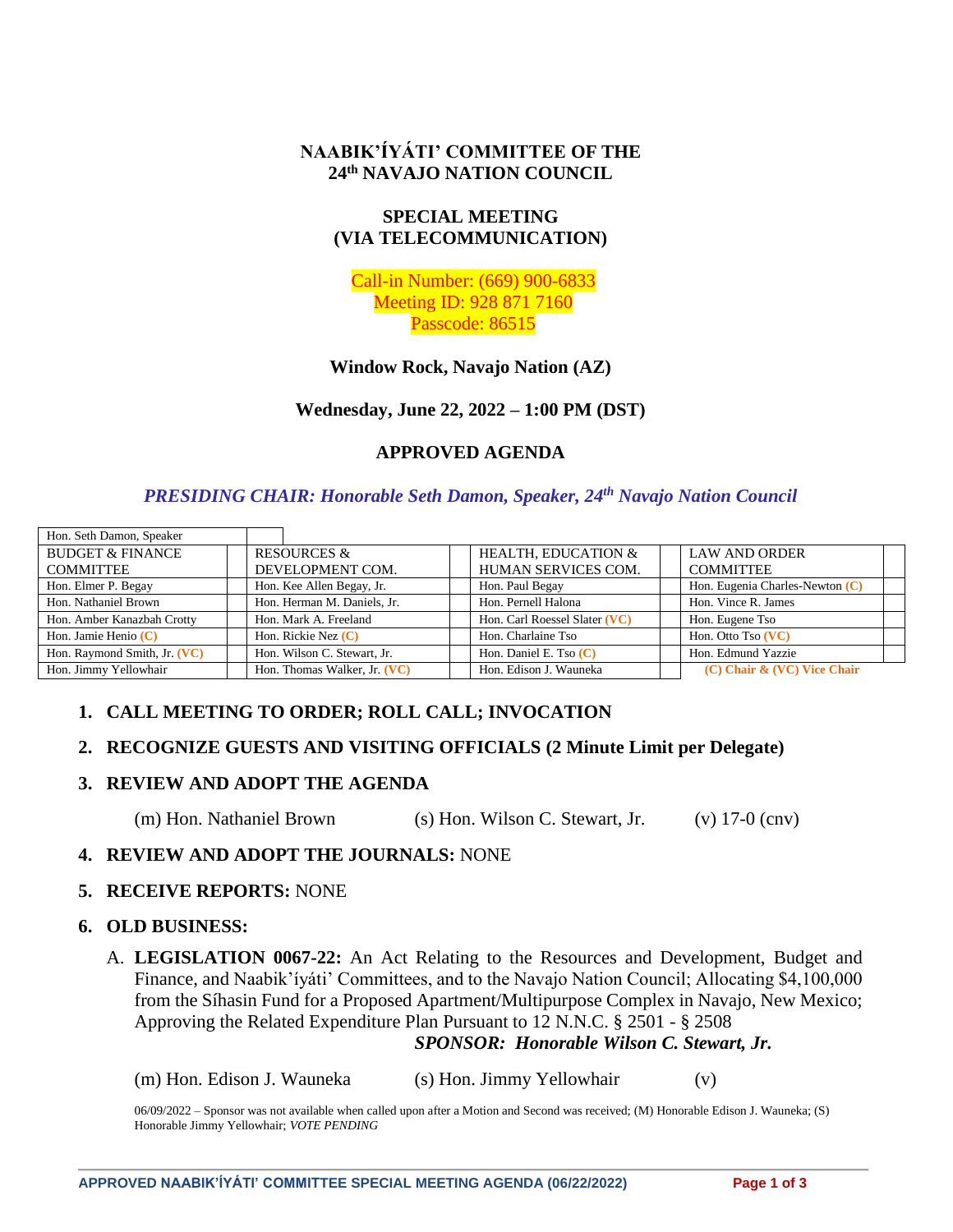## **7. NEW BUSINESS:**

- A. **LEGISLATION 0051-22:** An Act Relating to Budget and Finance and Naabik'íyáti' Committees, and the Navajo Nation Council; Approving \$3,003,441 from the Unreserved, Undesignated Fund Balance ("UUFB") for the Navajo Election Administration for its Expenses in Preparation for the 2022 Navajo Nation Elections; Waiving 12 N.N.C. § 820(E), § 820(F), § 820(J), and § 820(L) *SPONSOR: Honorable Wilson C. Stewart, Jr.*
	-
	- (m)  $(s)$  (c)
- B. **LEGISLATION 0003-22:** An Act Relating to Resources and Development, Budget and Finance, and Naabik'íyáti' Committees, and Navajo Nation Council; Allocating \$900,000 from the Unreserved, Undesignated Fund Balance ("UUFB") to the Division of Economic Development/Tourism Department for Personnel and Operating Expenses for the Remainder of FY2022; Waiving 12 N.N.C. § 820(E), § 820(F), and § 820(J) to Allow Use of the UUFB for Recurring Expenses *SPONSOR: Honorable Wilson C. Stewart, Jr.*
	- (m)  $(s)$  (c)

C. **LEGISLATION 0007-22:** An Act Relating to Resources and Development, Budget and Finance, Law and Order, and Naabik'íyáti' Committees, and the Navajo Nation Council; Allocating \$900,000 from the Navajo Nation Tourism Fund (24 N.N.C § 741) to the Division of Economic Development/Tourism Department to Cover the Tourism Department's Personnel and Operating Expenses for the Remainder of FY2022; Amending 24 N.N.C. § 741(B) to Allow All Revenue in the Tourism Fund to be Used by any and All Navajo Nation Programs for Tourism-Related Purposes *SPONSOR: Honorable Wilson C. Stewart, Jr.*

- (m)  $(s)$  (c) D. **LEGISLATION 0258-21:** An Action Relating to Resources and Development, Budget and
- Finance, and Naabik'íyáti' Committees, and the Navajo Nation Council; Amending CAP-19-16 to Transfer the Responsibility and Permanent Trust Fund Interest Funding for the Shiprock Hotel Restaurant Project From the Navajo Nation Gaming Enterprise to the Navajo Nation Hospitality Enterprise; Allocating \$11,400,000 from the Síhasin Fund to the Navajo Nation Hospitality Enterprise for the Shiprock Hotel-Restaurant Project and Approving the NNHE'S Shiprock Hotel Restaurant Project Expenditure Plan Pursuant to 12 N.N.C. §§2501-2508

## *SPONSOR: Honorable Eugenia Charles-Newton*

(m)  $(s)$  (c)

- 
- E. **LEGISLATION 0064-22:** An Act Relating to the Resources and Development, Budget and Finance, and Naabik'íyáti' Committees, and to the Navajo Nation Council; Allocating \$5,000,000 from the Síhasin Fund for the Chiłchinbeto Convenience Store/Fuel Station Project; Approving the Related Expenditure Plan Pursuant to 12 N.N.C. § 2501 - § 2508

## *SPONSOR: Honorable Nathaniel Brown*

- 
- (m)  $(s)$  (c)
- F. **LEGISLATION 0065-22:** An Act Relating to the Law and Order, Budget and Finance, and Naabik'íyáti' Committees, and to the Navajo Nation Council; Approving \$13,215,000 from the Síhasin Fund for the Completion of the Kayenta Judicial Complex; Approving the Related Expenditure Plan Pursuant to 12 N.N.C. § 2501 - § 2508

## *SPONSOR: Honorable Nathaniel Brown*